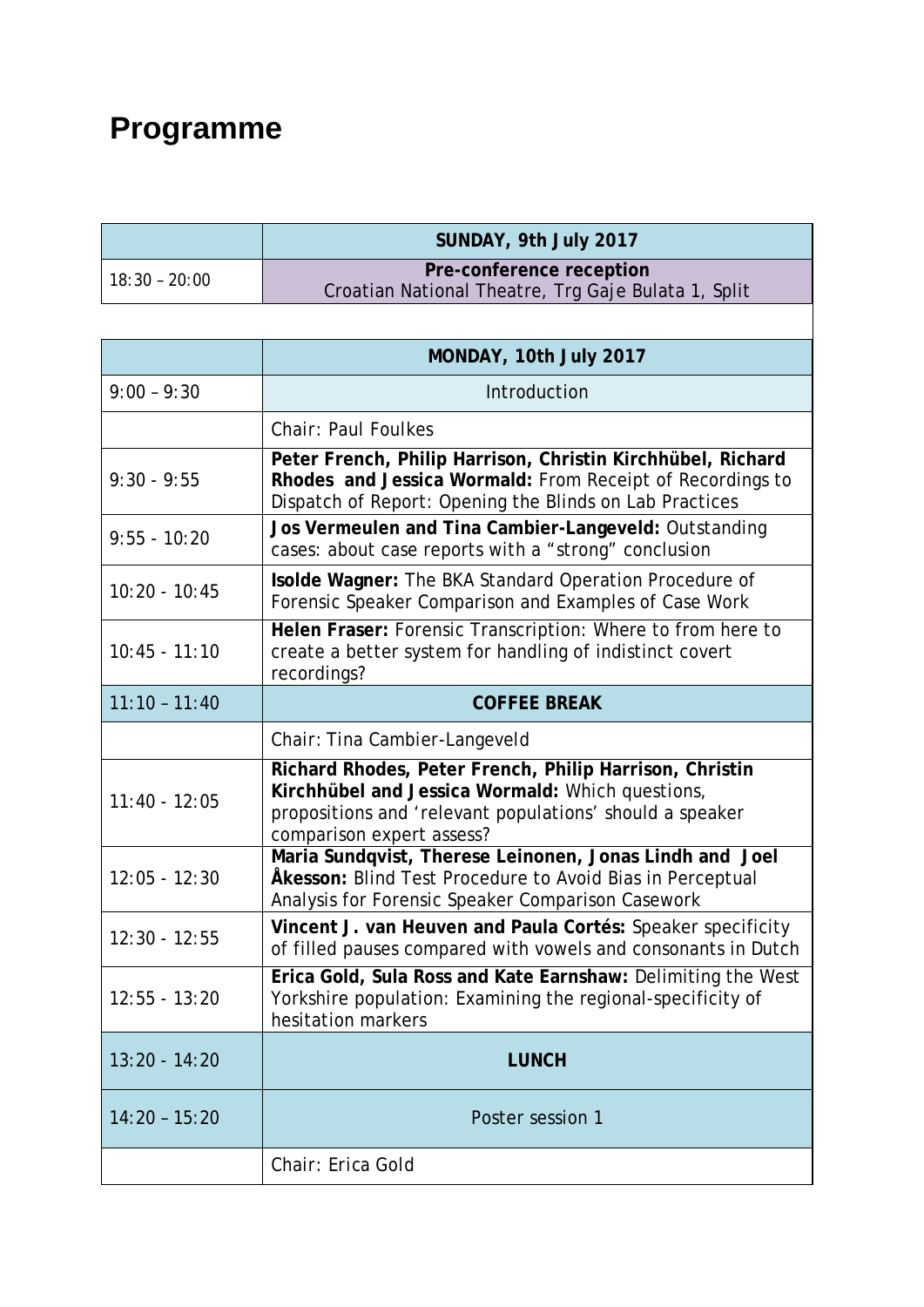| $15:20 - 15:45$ | Sandra Ferrari Disner and Andrés Benítez: Case study:<br>Earwitness reliability through a lens of psycholinguistics and<br>acoustics             |
|-----------------|--------------------------------------------------------------------------------------------------------------------------------------------------|
| $15:45 - 16:10$ | Lei He and Volker Dellwo: Between-speaker intensity<br>variability is maintained in different frequency bands of<br>amplitude demodulated signal |
| $16:10 - 16:30$ | <b>COFFEE BREAK</b>                                                                                                                              |
| $16:30 - 16:55$ | Radek Skarnitzl and Alžběta Růžičková: The malleability of<br>speech production: An examination of sophisticated voice<br>disquise               |
| $16:55 - 17:20$ | Kieran Dorreen and Vica Papp: Bilingual speakers' long-term<br>fundamental frequency distributions as cross-linguistic speaker<br>discriminants  |

|                 | Tuesday, 11th July 2017                                                                                                                                                                                                                    |  |
|-----------------|--------------------------------------------------------------------------------------------------------------------------------------------------------------------------------------------------------------------------------------------|--|
|                 | Chair: Peter French                                                                                                                                                                                                                        |  |
| $9:30 - 9:55$   | Nadja Tschäpe, Michael Jessen and Stefan Gfroerer: Analysis<br>of i-vector-based false-accept trials in a dialectlabelled<br>telephone corpus                                                                                              |  |
| $9:55 - 10:20$  | Willemijn Heeren: Speaker-dependency of /s/ in spontaneous<br>telephone conversation                                                                                                                                                       |  |
| $10:20 - 10:45$ | Finnian Kelly, Oscar Forth, Alankar Atreya, Samuel Kent<br>and Anil Alexander: What your voice says about you:<br>Automatic Speaker Profiling using i-vectors                                                                              |  |
| $10:45 - 11:10$ | Cuiling Zhang, Geoffrey Stewart Morrison and Ewald<br>Enzinger: Forensic voice comparison: Older sister or younger<br>sister?                                                                                                              |  |
| $11:10 - 11:30$ | <b>COFFEE BREAK</b>                                                                                                                                                                                                                        |  |
|                 | <b>Chair: Richard Rhodes</b>                                                                                                                                                                                                               |  |
| $11:30 - 11:55$ | Anil Alexander, Oscar Forth, Alankar Atreya, Samuel Kent<br>and Finnian Kelly: Not a Lone Voice: Automatically Identifying<br>Speakers in Multi-Speaker Recordings                                                                         |  |
| $11:55 - 12:20$ | Vincent Hughes, Philip Harrison, Paul Foulkes, Peter French,<br>Colleen Kavanagh and Eugenia San Segundo: The<br>complementarity of automatic, semi-automatic, and phonetic<br>measures of vocal tract output in forensic voice comparison |  |
| $12:20 - 12:45$ | Jonas Lindh, Andreas Nautsch, Therese Leinonen and Joel<br>Akesson: Comparison Between Perceptual and Automatic                                                                                                                            |  |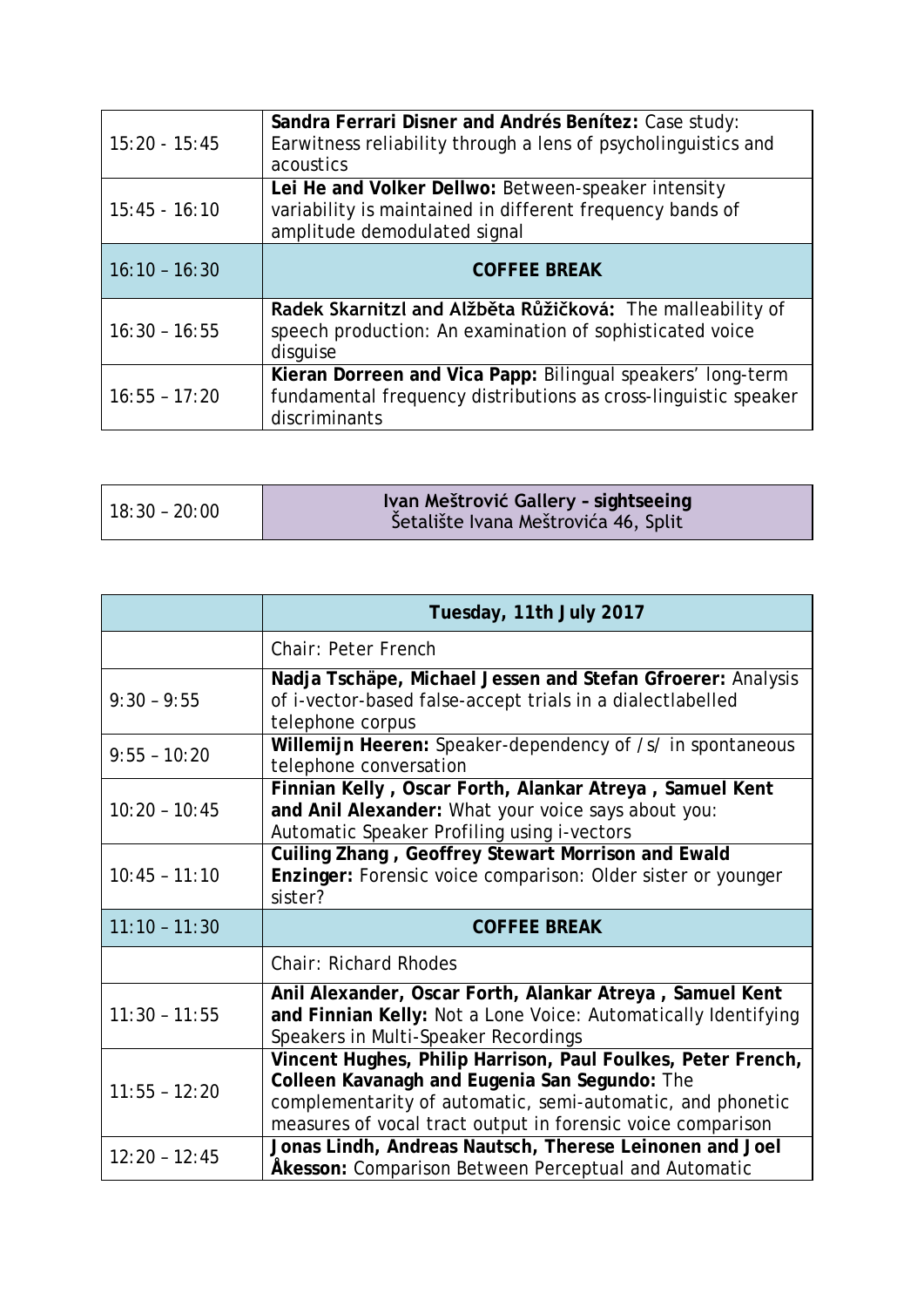|                 | Systems on Finnish Phone Speech Data (FinEval1) - a pilot test<br>using score simulations                                  |
|-----------------|----------------------------------------------------------------------------------------------------------------------------|
| $12:45 - 13:10$ | Georgina Brown and Dominic Watt: Strengths and Weaknesses<br>of using Feature Selection in Automatic Accent Recognition    |
| $13:10 - 14:10$ | <b>LUNCH</b>                                                                                                               |
| $14:10 - 15:10$ | Poster session 2 - work in progress/student posters                                                                        |
|                 | Chair: Gordana Varošanec-Škarić                                                                                            |
| $15:10 - 15:35$ | Wang Li, Kang Jintao, Li Jingyang and Wang Xiaodi: Speaker-<br>specific dynamic features of diphthongs in Standard Chinese |
| $15:35 - 16:00$ | Jun-jie Yang: Comparing Chinese Identical Twins' Speech<br>Using Frequent Speech Acoustic Characteristics                  |
| $16:00 - 16:20$ | <b>COFFEE BREAK</b>                                                                                                        |
| $16:00 - 17:30$ | <b>AGM</b>                                                                                                                 |

| $18:15 - 00:00$ | <b>Trip and Conference dinner</b><br>Island of Brač, Lovrečina bay |  |
|-----------------|--------------------------------------------------------------------|--|
| $19:45 - 20:15$ | Drinks reception                                                   |  |
| $20:30 - 00:00$ | Dinner and entertainments                                          |  |

|                 | WEDNESDAY 12th JULY 2017.                                                                                                                      |  |
|-----------------|------------------------------------------------------------------------------------------------------------------------------------------------|--|
|                 | Chair: Jonas Lindh                                                                                                                             |  |
| $9:30 - 10:30$  | <b>KEYNOTE:</b><br>Damir Kovačić: Voice gender identification in cochlear<br>implant users                                                     |  |
| $10:30 - 10:50$ | <b>COFFEE BREAK</b>                                                                                                                            |  |
|                 | Chair: Kirsty McDougall                                                                                                                        |  |
| $10:50 - 11:15$ | Elliott Land and Erica Gold: Speaker Identification Using<br>Laughter in a Close Social Network                                                |  |
| $11:15 - 11:40$ | Kostis Dimos, Volker Dellwo and Lei He: Rhythm and speaker-<br>specific variability in shouted speech                                          |  |
| $11:40 - 12:05$ | Thayabaran Kathiresan and Volker Dellwo: Cepstral<br>Dynamics in MFCCs using Conventional Deltas for Emotion and<br><b>Speaker Recognition</b> |  |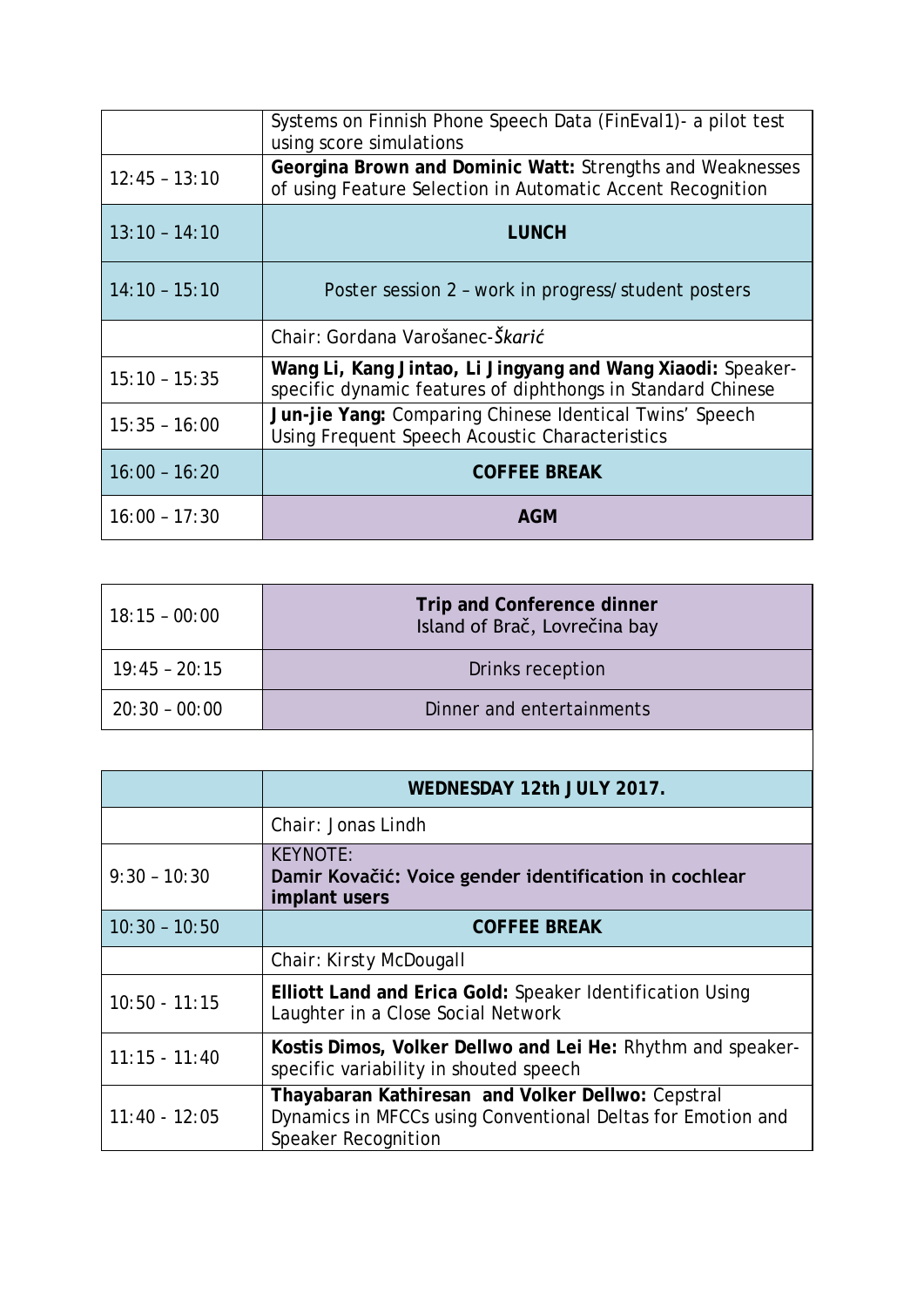| $12:05 - 12:30$ | Zdravka Biočina and Gordana Varošanec Škarić: Speaker |
|-----------------|-------------------------------------------------------|
|                 | recognition from the island of Brač                   |

| Monday 10th July                                                                                                                                                                  | Poster Session 1 (Posters/ Work in                                                                                          |  |
|-----------------------------------------------------------------------------------------------------------------------------------------------------------------------------------|-----------------------------------------------------------------------------------------------------------------------------|--|
| $14:20 - 15:20$                                                                                                                                                                   | progress)                                                                                                                   |  |
| Sandra Schwab, Michael S. Amato,<br>Volker Dellwo and Marianela Fernández<br><b>Trinidad</b>                                                                                      | Can we hear nicotine craving?                                                                                               |  |
| Potapova Rodmonga, Agibalova Tatiana,<br><b>Bobrov Nikolay and Zabello Natalia</b>                                                                                                | Perceptual auditory speech features<br>of drug-intoxicated female speakers<br>(preliminary results)                         |  |
| Elisa Pellegrino, Lei He and Volker<br><b>Dellwo</b>                                                                                                                              | The effect of aging on between-<br>speaker rhythmic variability                                                             |  |
| Therese Leinonen, Jonas Lindh and Joel<br>Åkesson                                                                                                                                 | <b>Creating Linguistic Feature Set</b><br>Templates for Perceptual Forensic<br>Speaker Comparison in Finnish and<br>Swedish |  |
| Kirsty McDougall and Martin Duckworth                                                                                                                                             | <b>Fluency Profiling for Forensic</b><br>Speaker Comparison: A Comparison<br>of Syllable- and Time-Based<br>Approaches      |  |
| Eugenia San Segundo, Lei He and Volker<br><b>Dellwo</b>                                                                                                                           | Prosody can help distinguish<br>identical twins: implications for<br>forensic speaker comparison                            |  |
| Gea de Jong-Lendle, Roland Kehrein,<br>Frederike Urke, Janina Mołczanow, Anna<br>Lena Georg, Belinda Fingerling, Sarah<br>Franchini, Olaf Köster and Christiane<br><b>Ulbrich</b> | Language identification from a<br>foreign accent in German                                                                  |  |
| Dominic Watt, Megan Jenkins and<br>Georgina Brown                                                                                                                                 | Performance of human listeners vs.<br>the Y-ACCDIST automatic accent<br>classifier in an accent<br>authentication task      |  |
| Gordana Varošanec-Škarić, Iva Bašić and<br>Gabrijela Kišiček                                                                                                                      | Comparison of vowel space of male<br>speakers of Croatian, Serbian and<br>Slovenian language                                |  |
| <b>Michael Jessen</b>                                                                                                                                                             | A study on language differences in<br>the score distributions of automatic<br>speaker recognition systems                   |  |
| Finnian Kelly and John H. L. Hansen                                                                                                                                               | Automatic detection of the Lombard<br>effect                                                                                |  |
| Vincent Hughes and Jessica Wormald                                                                                                                                                | WikiDialects: a resource for<br>assessing typicality in forensic voice<br>comparison                                        |  |
| Homa Asadi,<br>Lei He, Elisa Pellegrino and Volker<br>Dellwo                                                                                                                      | Between-speaker rhythmic<br>variability in Persian                                                                          |  |